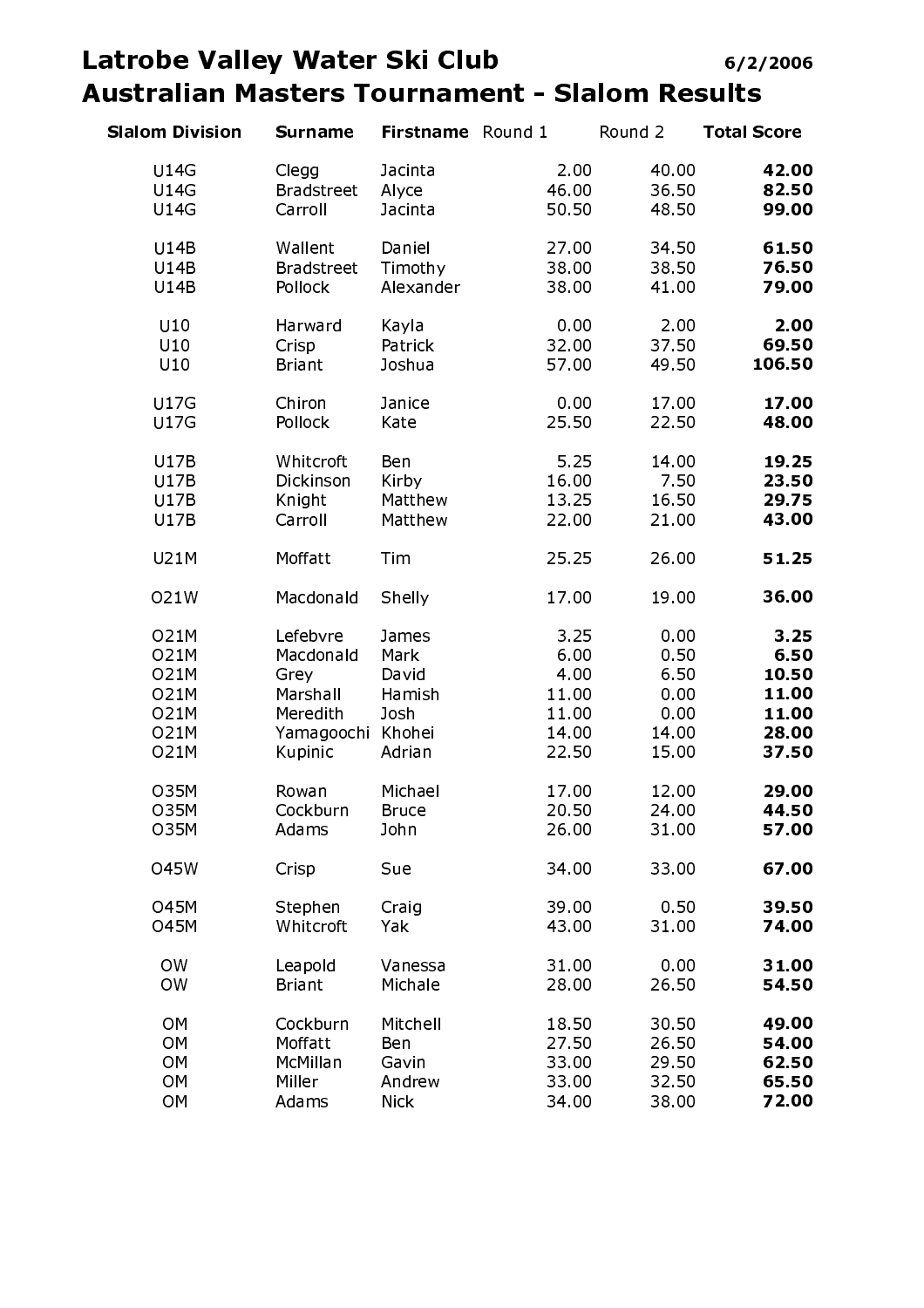### **Australian Masters Tournament**

### **Trick Results**

| <b>Trick Division Surname</b> |                   | <b>Firstname</b> |      | Round 1 Round 2 Total |       |
|-------------------------------|-------------------|------------------|------|-----------------------|-------|
| <b>U14G</b>                   | Clegg             | Jacinta          | 860  | 650                   | 1510  |
| <b>U14G</b>                   | <b>Bradstreet</b> | Alyce            | 510  | 1080                  | 1590  |
| <b>U14G</b>                   | Carroll           | Jacinta          | 2980 | 2370                  | 5350  |
| <b>U14B</b>                   | Walent            | Daniel           | 1120 | 1100                  | 2220  |
| <b>U14B</b>                   | Pollock           | Alexander        | 4200 | 2500                  | 6680  |
| <b>U14B</b>                   | <b>Bradstreet</b> | Timothy          | 4220 | 3470                  | 7690  |
| U11                           | Harwood           | Kayla            | 120  | 150                   | 270   |
| U10                           | Crisp             | Patrick          | 410  | 500                   | 910   |
| U10                           | <b>Briant</b>     | Joshua           | 4240 | 1460                  | 5700  |
| <b>U17G</b>                   | Chiron            | Janice           | 1680 | 700                   | 2380  |
| <b>U17G</b>                   | Pollock           | Kate             | 4080 | 3230                  | 7310  |
| <b>U17B</b>                   | Dickinson         | Kirby            | 900  | 1400                  | 2300  |
| <b>U17B</b>                   | Knight            | Matthew          | 3090 | 1890                  | 4980  |
| <b>U17B</b>                   | Carroll           | Matthew          | 3380 | 2910                  | 6290  |
| <b>U21M</b>                   | Moffatt           | Tim              | 3290 | 4360                  | 7650  |
| <b>O21M</b>                   | Meredith          | Josh             | 1190 | 1620                  | 2810  |
| <b>O21M</b>                   | Yamagoochi        | Khohei           | 2360 | 2820                  | 5180  |
| <b>035W</b>                   | Stephen           | Christine        | 980  | 760                   | 1740  |
| <b>045W</b>                   | Crisp             | Sue              | 1120 | 1230                  | 2350  |
| <b>O55M</b>                   | Crisp             | Richard          | 1200 | 2740                  | 3940  |
| <b>OW</b>                     | Leapold           | Vanessa          | 3300 | 7100                  | 3300  |
| <b>OW</b>                     | <b>Briant</b>     | Michale          | 4210 |                       | 11310 |
| <b>OM</b>                     | Moffatt           | Ben              | 4940 | 6140                  | 11080 |
| <b>OM</b>                     | Cockburn          | Mitchell         | 6410 | 6610                  | 13020 |

**Total Trickers** 

23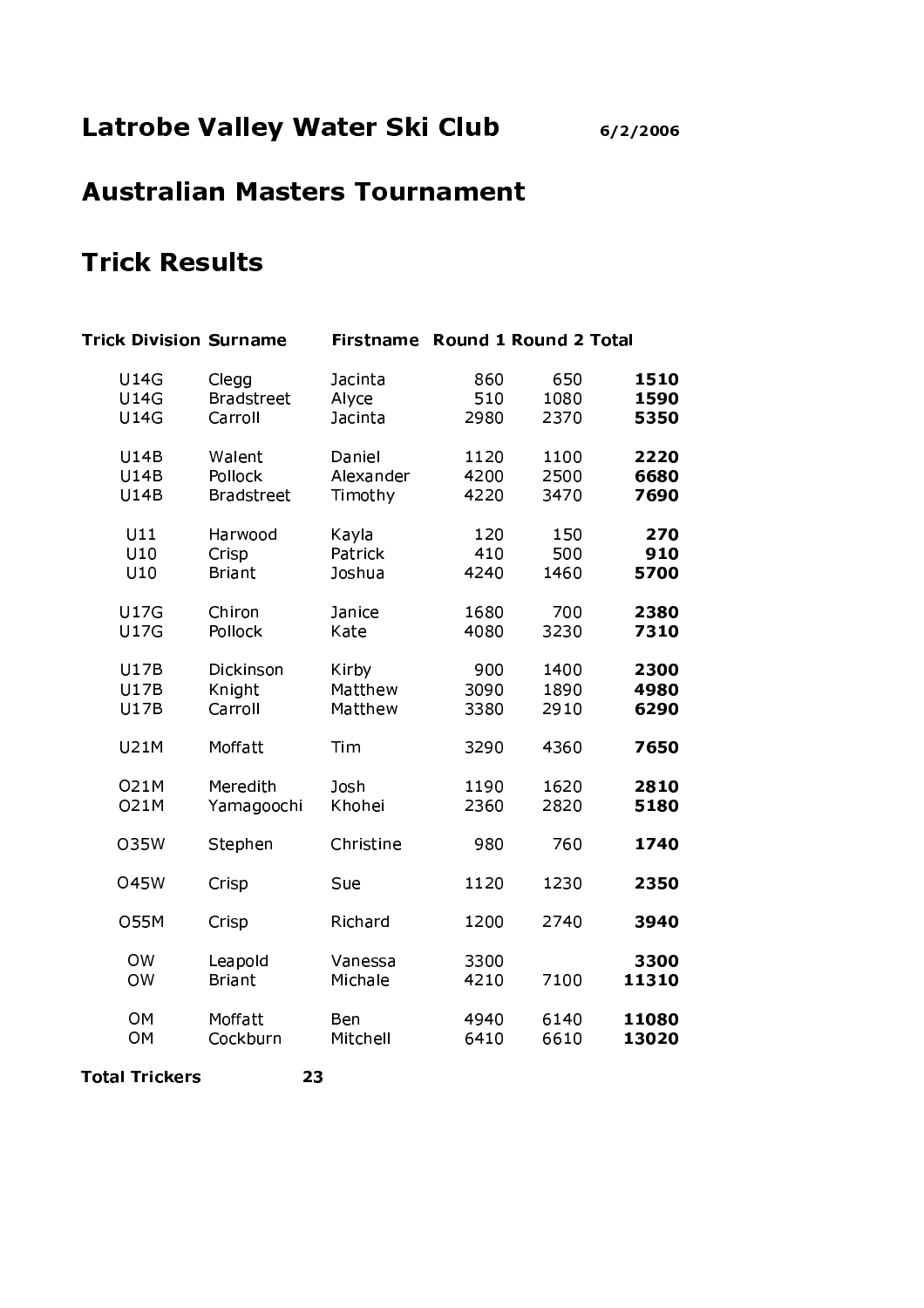# **Australian Masters Tournament**

#### **Jump Results**

| <b>Jump Division</b> | <b>Surname</b>    | <b>Firstname</b> | <b>Total</b> | <b>Best</b> |
|----------------------|-------------------|------------------|--------------|-------------|
| <b>U14G</b>          | Clegg             | Jacinta          | 24.8         | 13          |
| <b>U14G</b>          | Carroll           | Jacinta          | 50.1         | 25.2        |
| <b>U14B</b>          | <b>Briant</b>     | Joshua           | 34.8         | 17.5        |
| <b>U14B</b>          | Wallent           | Daniel           | 38.5         | 19.7        |
| <b>U14B</b>          | Pollock           | Alexander        | 51.8         | 26.4        |
| U14B                 | <b>Bradstreet</b> | Timothy          | 52.2         | 26.9        |
| <b>U17G</b>          | Chiron            | Janice           | 21.6         | 21.6        |
| <b>U17G</b>          | Pollock           | Kate             | 55           | 27.8        |
| <b>U17B</b>          | Knight            | Matthew          | 59.3         | 30.2        |
| <b>U17B</b>          | Carroll           | Matthew          | 76.6         | 39.4        |
| <b>O21M</b>          | Macdonald         | Mark             | 70           | 35.7        |
| <b>O21M</b>          | Marshall          | Hamish           | 69.9         | 35.3        |
| <b>O21M</b>          | Yamagoochi        | Khohei           | 77.7         | 39.1        |
| 021M                 | Kupinic           | Adrian           | 77.4         | 40.7        |
| 021M                 | Meredith          | Josh             | 82.8         | 41.6        |
| <b>O35M</b>          | Grey              | David            | 54.8         | 27.7        |
| <b>O45M</b>          | Stephen           | Craig            | 25.5         | 25.5        |
| <b>OW</b>            | Leapold           | Vanessa          | <b>DNS</b>   |             |
| <b>OM</b>            | McMillan          | Gavin            | <b>DNS</b>   | 36.9        |
| OM                   | Moffatt           | Ben              | <b>DNS</b>   | 50.2        |
| OM                   | Cockburn          | Mitchell         | <b>DNS</b>   | 55.5        |

**Total Jumpers** 

 $21$